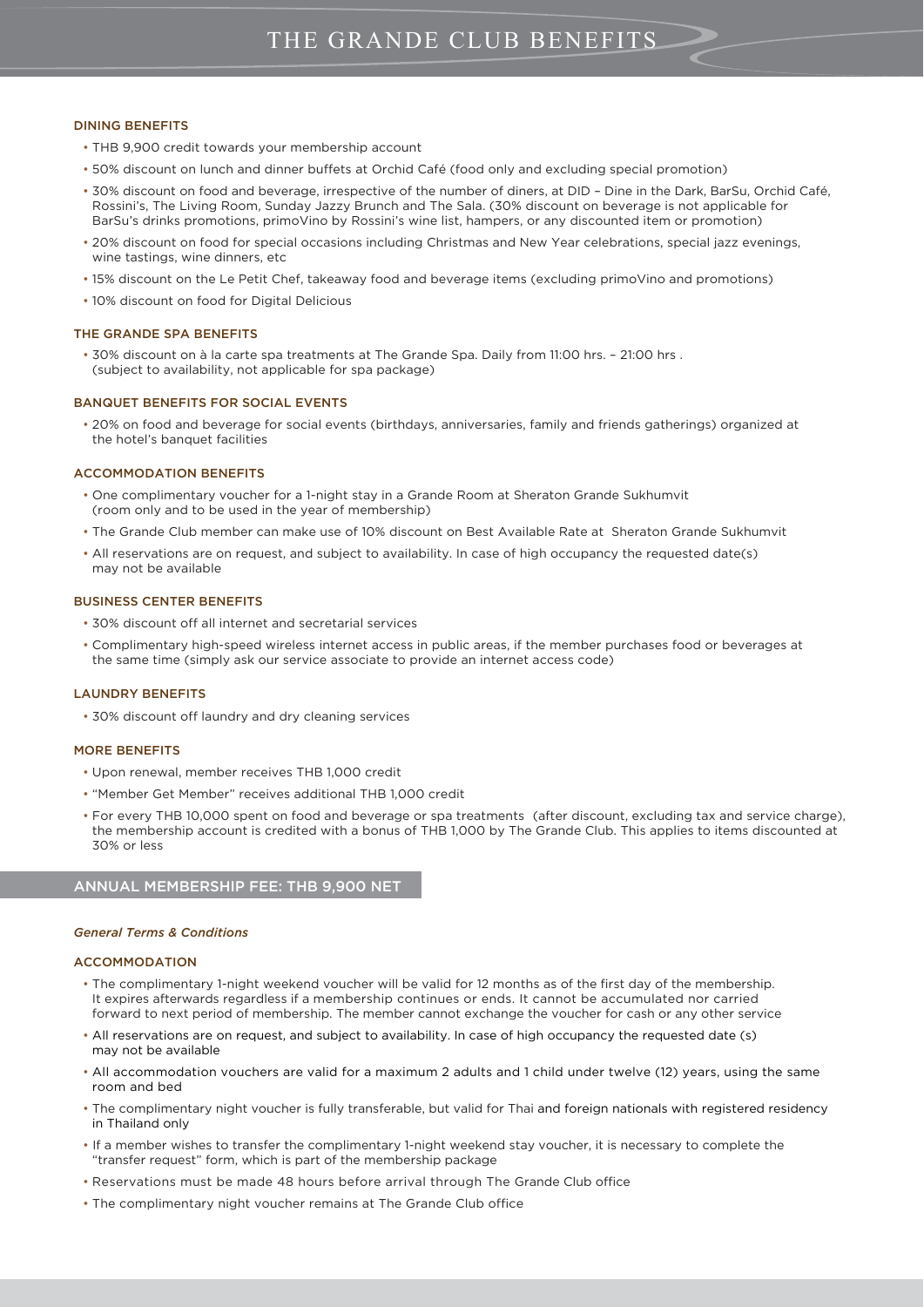## **OTHER**

- The Grande Club is open for Thai and foreign nationals with registered residency in Thailand
- The Grande Club membership card is valid for unlimited use at Sheraton Grande Sukhumvit for one (1) year and is non-transferable
- Upon application, the member will receive THB 9,900 credit including tax and service charge towards its membership account
- For renewals only the credit can be redeemed in one (1) time or on several occasions
- For new members a maximum credit of THB 5,000 can be redeemed on the day of purchase
- The Grande Club credits cannot be used at Digital Delicious
- The membership card must be presented when applying for The Grande Club member discount at the hotel restaurants and bars and The Grande Spa & Fitness Club, in order to record the spending. Members should always present their card even when discounts are not applicable as the credit benefit does apply to discounts of 30% or less
- For reservations, please call directly to the restaurants and quote your membership number
- The membership card cannot be used in conjunction with any other discount program such as credit cards, Eatigo, Chope, etc
- The Grande Club discount benefits are not applicable to children prices
- Marriott Bonvoy™ loyalty members using their The Grande Club discount can either enjoy their reward points or accrue the amounttowards their The Grande Club THB credit. The member cannot combine or use benefits of two or more programs
- •"++" against any price relates to 10% service charge of the full price and VAT at the prevailing rate. The VAT may change without prior notice based on the decision of the Thai government
- The Grande Club program is independent and separate from other Marriott programs. Therefore, if a member unsubscribes from any Marriott membership or loyalty programs, The Grande Club will continue to communicate information to the member unless the member chooses to unsubscribe to The Grande Club
- By subscribing to The Grande Club, the member acknowledges that Marriott International, Inc and its affiliates may use their contact details to send special offers or promotions about hotel services by email, telephone, SMS or mail to the member. For further details about our collection and processing of personal data, please see our Global Privacy Statement (available at the front desk or at www.marriott.com)
- The Grande Club members can hold one (1) valid membership card including one (1) complimentary partner card at any given time, apart from the renewing period when an overlap may occur. The program management team reserves the right to cancel any duplicate membership without prior notice
- The main cardholder can redeem the THB credit to pay for food and beverage at restaurants and bars (excluding Digital Delicious) at Sheraton Grande Sukhumvit or for spa treatments at The Grande Spa after the check has been discounted. Credit cannot be used for retail product purchases
- The Grande Club members dining together can each present their card to receive their THB credit bonus. This applies to discounts of 30% or less. For discounts greater than 30% no additional credit will be extended. A maximum of 5 cards can be used per 1 event
- The spending of the partner card will be combined with the spending of the main card for accruing the credit benefit
- The Grande Club THB credit will carry forward upon membership renewal only Complimentary room night cannot be carried forward
- Any outstanding THB credits will expire upon membership expiry date. If the membership is renewed within 3 months of the expiry date, the credit will be reinstated
- To receive benefits of The Grande Club, the name on the membership card has to be the same as the person paying as indicated on the credit card. Therefore, the hotel associate might ask for a photo ID to validate the names
- During the term of a valid membership, the name of the member cannot be changed
- Lost or stolen membership cards must be reported immediately to The Grande Club office. Tel: (66) 02 6498560
- The Grande Club management reserves the right to add, alter or amend any of the terms and conditions of The Grande Club as and when it deems necessary